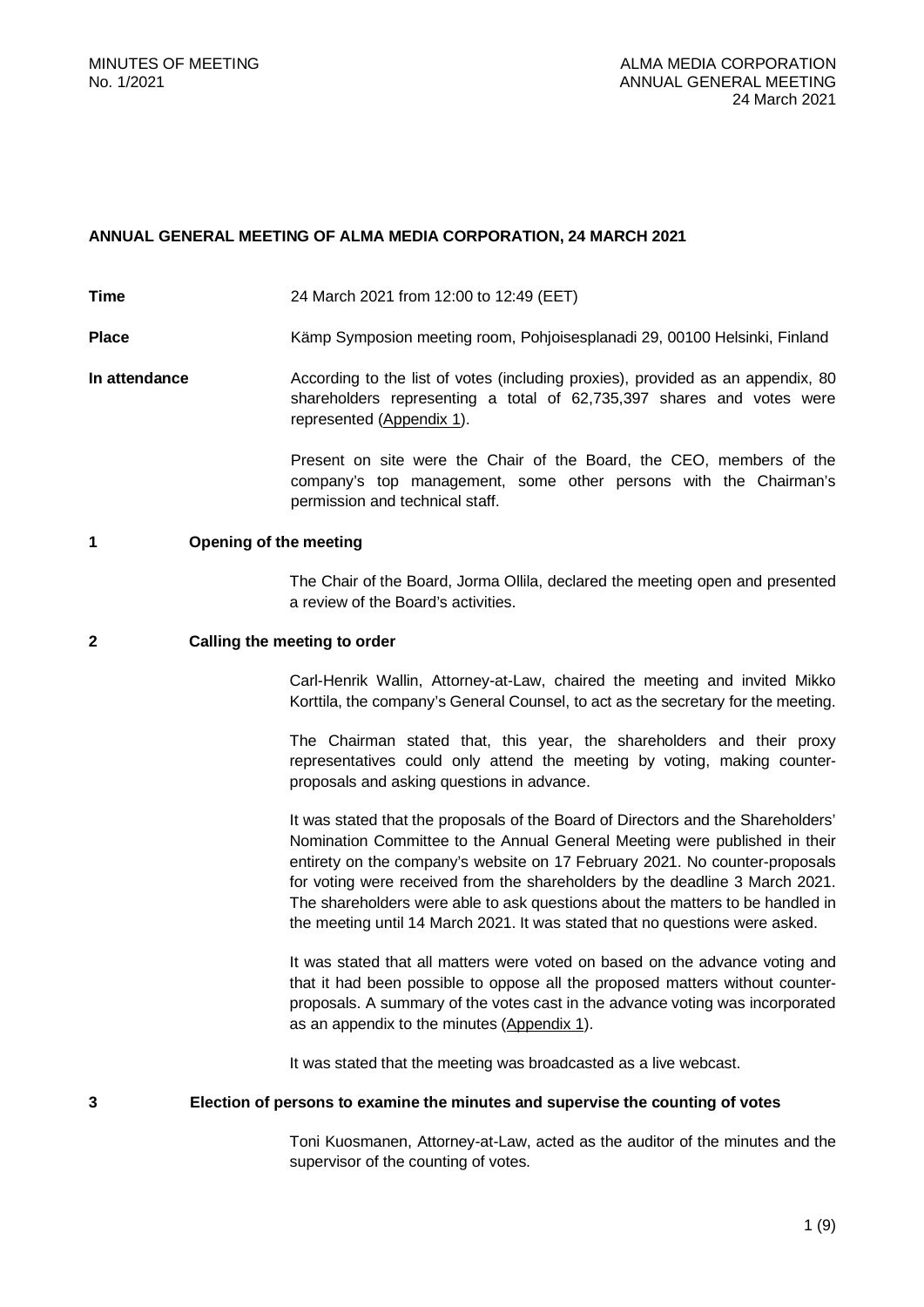### **4 Recording the legality of the meeting**

It was stated that the notice of this year's Annual General Meeting had been published on the company website on 17 February 2021. The notice of the Annual General Meeting had also been published in the newspapers Kauppalehti and Iltalehti on 19 February 2021.

It was stated that the meeting had been convened in accordance with the Articles of Association, Limited Liability Companies Act and legislative act 677/2020 enabling temporary deviation from some of the Finnish Limited Liability Companies Act provisions.

The meeting was declared legally valid.

The invitation to the Annual General Meeting was incorporated as an appendix to the minutes (Appendix 2).

## **5 Recording the attendance at the meeting and adoption of the list of votes**

The list of shareholders who had voted in advance either in person or by a legal representative or proxy was presented. It was recorded that 80 shareholders had voted in advance representing 62,735,397 shares and votes, i.e. 76.2% of all shares and votes.

The lists of attendees and votes were incorporated as an appendix to the minutes (Appendix 1).

# **6 Presentation of the 2020 Financial Statements, the Report by the Board of Directors and the Auditors' Report**

It was stated that since the shareholders and their proxy representatives were only able to attend the Annual General Meeting in advance, it was deemed that the 2020 Financial Statements, including the Report by the Board of Directors and the Auditors' Report published by the company on 25 February 2021 were presented to the Annual General Meeting.

The President and CEO of the company, Kai Telanne, presented the CEO's review (Appendix 3) as well as the financial statements and the report by the Board of Directors.

The Financial Statements, Report by the Board of Directors and the Auditors' Report were taken as read. The Financial Statements, Report by the Board of Directors and the Auditors' Report were incorporated as an appendix to the minutes (Appendix 4).

## **7 Adoption of the Financial Statements**

It was recorded that 62,735,397 shares and votes had participated in the voting in this matter, representing approximately 76.15% of all shares and votes. A total of 62,735,352 votes were cast for the adoption of the Financial Statements, representing 99.9999% of the votes cast. A total of 45 votes were cast against the adoption of the Financial Statements.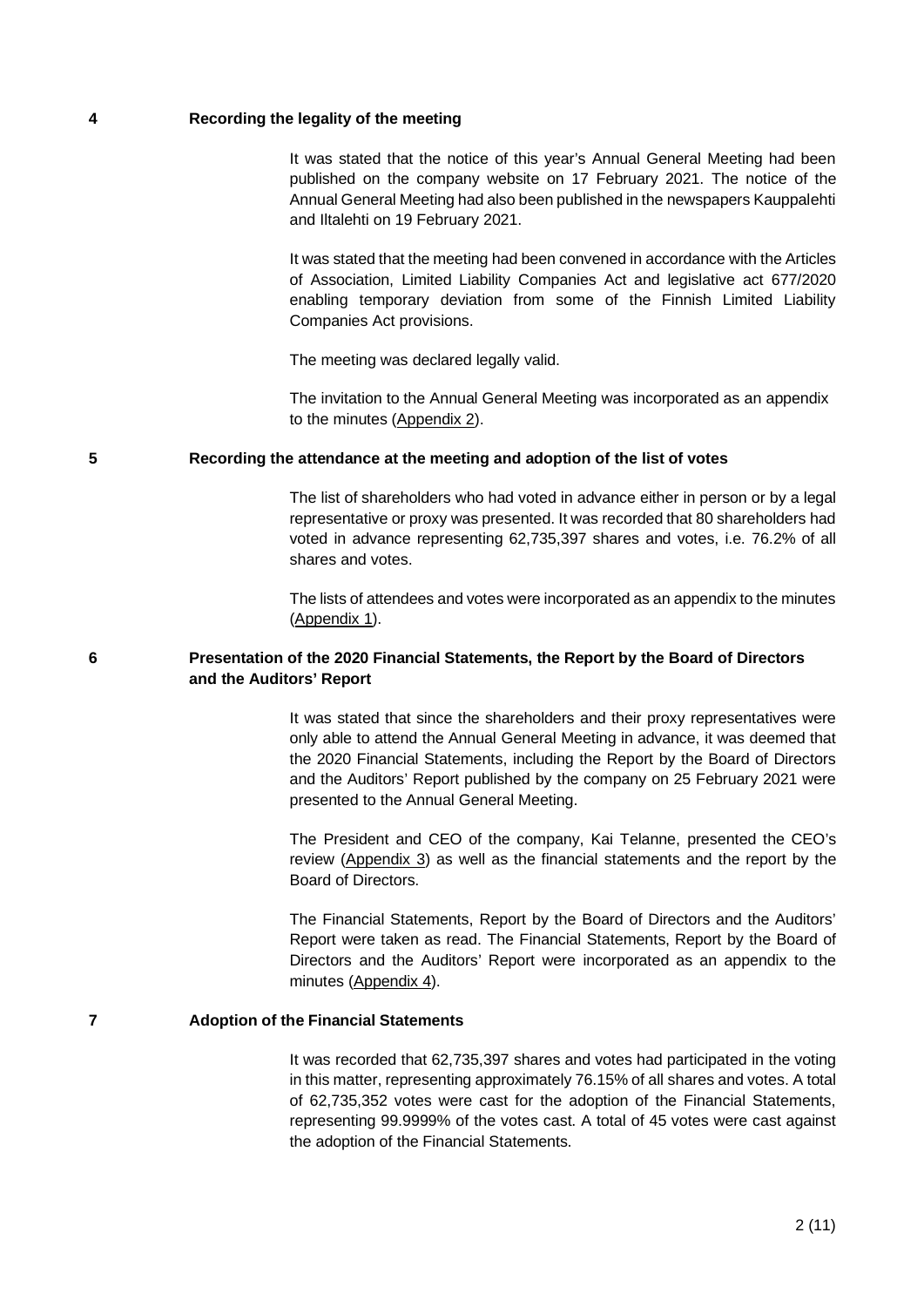On the basis of the voting result, the Annual General Meeting adopted the 2020 Financial Statements.

## **8 Resolution on the use of the profit shown on the balance sheet and the payment of a dividend**

It was stated that the Board of Directors had proposed that EUR 0.30 per share be paid as a dividend for the financial year 2020. The dividend will be paid to shareholders who are registered in Alma Media Corporation's shareholder register maintained by Euroclear Finland Ltd on the record date, 26 March 2021. The Board of Directors had proposed that the dividend be paid on 6 April 2021.

The Board of Directors' proposal was incorporated as an appendix to the minutes (Appendix 5).

It was recorded that 62,735,397 shares and votes had participated in the voting on this matter, representing approximately 76.15% of all shares and votes. A total of 62,735,352 votes were cast for the Board of Directors' proposal, representing 99.9999% of the votes cast. A total of 45 votes were cast against the Board of Directors' proposal.

On the basis of the voting result, the Annual General Meeting decided to pay dividend in accordance with the Board of Directors' proposal.

## **9 Resolution on the discharge of the members of the Board of Directors and the President and CEO from liability for the financial period 1 January–31 December 2020**

It was stated that the discharge from liability applies to the members of the Board of Directors and the company's President and CEO for the financial period of 2020.

Jorma Ollila, Chairman Petri Niemisvirta, Deputy Chairman Peter Immonen, Member Esa Lager, Member Alexander Lindholm, Member Päivi Rekonen, Member Catharina Stackelberg-Hammarén, Member Kai Telanne, President and CEO

It was recorded that 62,735,397 shares and votes had participated in the voting in this matter, representing approximately 76.15% of all shares and votes. A total of 62,713,708 votes were cast for the discharge from liability, representing 99.9654% of the votes cast. A total of 45 votes were cast against the discharge from liability. The number of shares that did not vote was 21,644.

On the basis of the voting result, the Annual General Meeting decided to discharge the members of the Board and the President and CEO from liability for the financial period 2020.

### **10 Discussion of the Remuneration Report of the governing bodies**

It was stated that, as the Annual General Meeting could only be attended by advance voting, the Remuneration Report published in a stock exchange release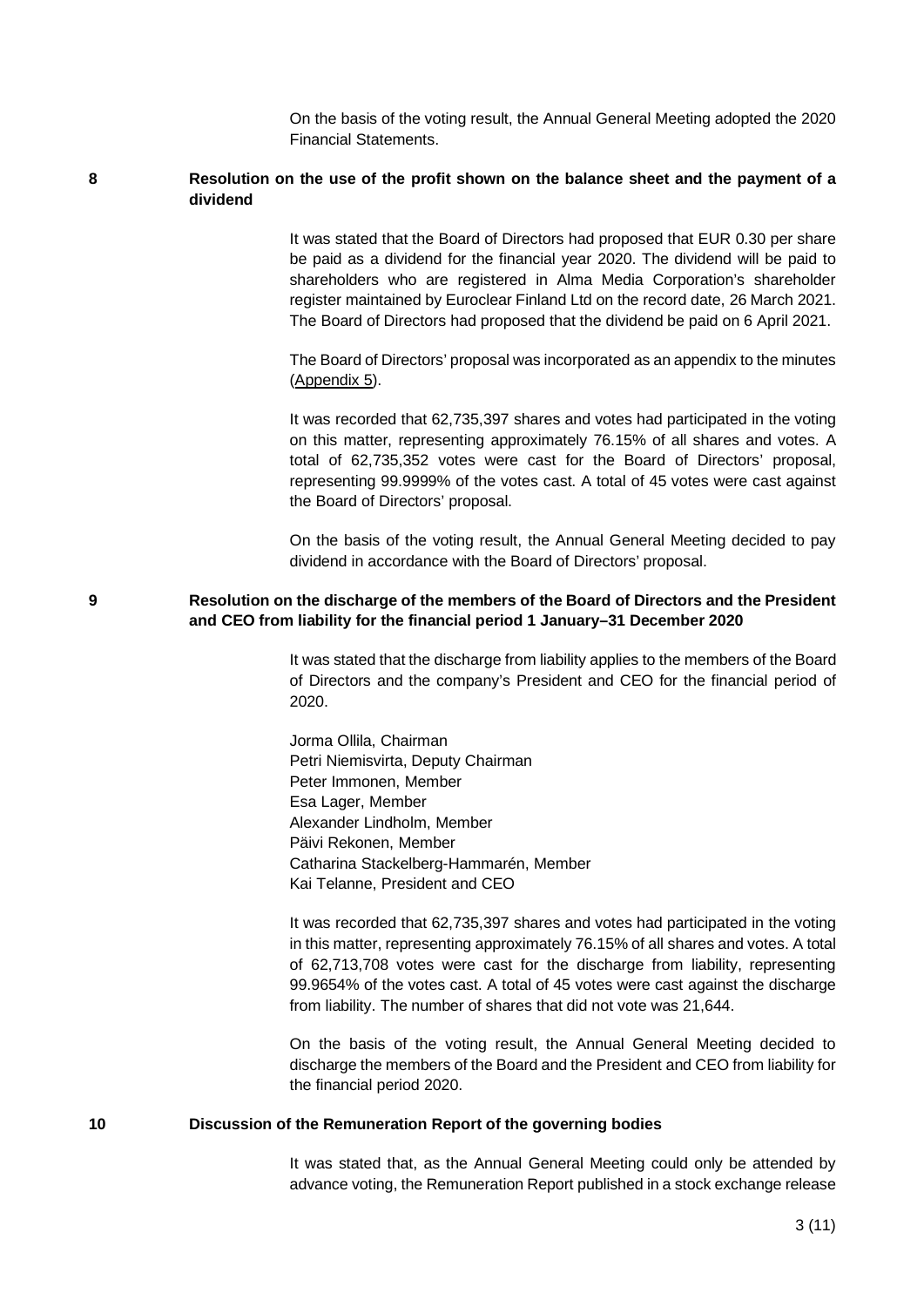by the company on 25 February 2021, which had been available for review and printing on the company website from 25 February 2021, was deemed to have been presented to the Annual General Meeting.

The Remuneration Report was incorporated as an appendix to the minutes (Appendix 6).

It was recorded that 62,733,397 shares and votes had participated in the voting in this matter, representing approximately 76.15% of all shares and votes. A total of 59,481,725 votes were cast for the adoption of the Remuneration Report, representing 94.82% of the votes cast. A total of 3,251,222 votes were cast against the adoption of the Remuneration Report. The number of shares that did not vote was 450.

On the basis of the voting result, the Annual General Meeting decided to adopt the proposed Renumeration Report of the governing bodies.

The decision was advisory.

# **11 Deciding on the remuneration of the members of the Board of Directors**

It was stated that the Shareholders' Nomination Committee had proposed that remunerations of the members of the Board of Directors be kept unchanged. In this case, the following annual remuneration be paid to the members of the Board of Directors to be elected at the Annual General Meeting for the term of office ending at the close of the Annual General Meeting 2022: to the Chair of the Board of Directors, EUR 62,500 per year; to the Vice Chair, EUR 40,000 per year, and to members EUR 32,500 per year.

In addition, the Chair of the Board of Directors and the Chair of the Audit Committee would be paid a fee of EUR 1,500, the Chair of the Nomination and Compensation Committee a fee of EUR 1,000, the Deputy Chairs of the committees a fee of EUR 700 and members a fee of EUR 500 for those Board and Committee meetings that they attend. The travel expenses of Board members would be compensated in accordance with the company's travel policy.

The above-mentioned attendance fees for each meeting would be paid

- doubled for (i) members living outside Finland in Europe or (ii) meetings held outside Finland in Europe; and
- tripled for (i) members resident outside Europe or (ii) meetings held outside Europe.

The members of the Board shall acquire a number of Alma Media Corporation shares corresponding to approximately 40 per cent of the full amount of the annual remuneration to be paid for Board members, taking into account tax deduction at source, at the trading price on the regulated market arranged by the Helsinki Stock Exchange. Members of the Board are required to arrange the acquisition of the shares within two weeks of the release of the first quarter 2021 interim report or, if this is not possible due to insider trading regulations, as soon as possible thereafter. If it is not possible to acquire the shares by the end of 2021 for a reason such as pending insider transactions, the annual remuneration

4 (11)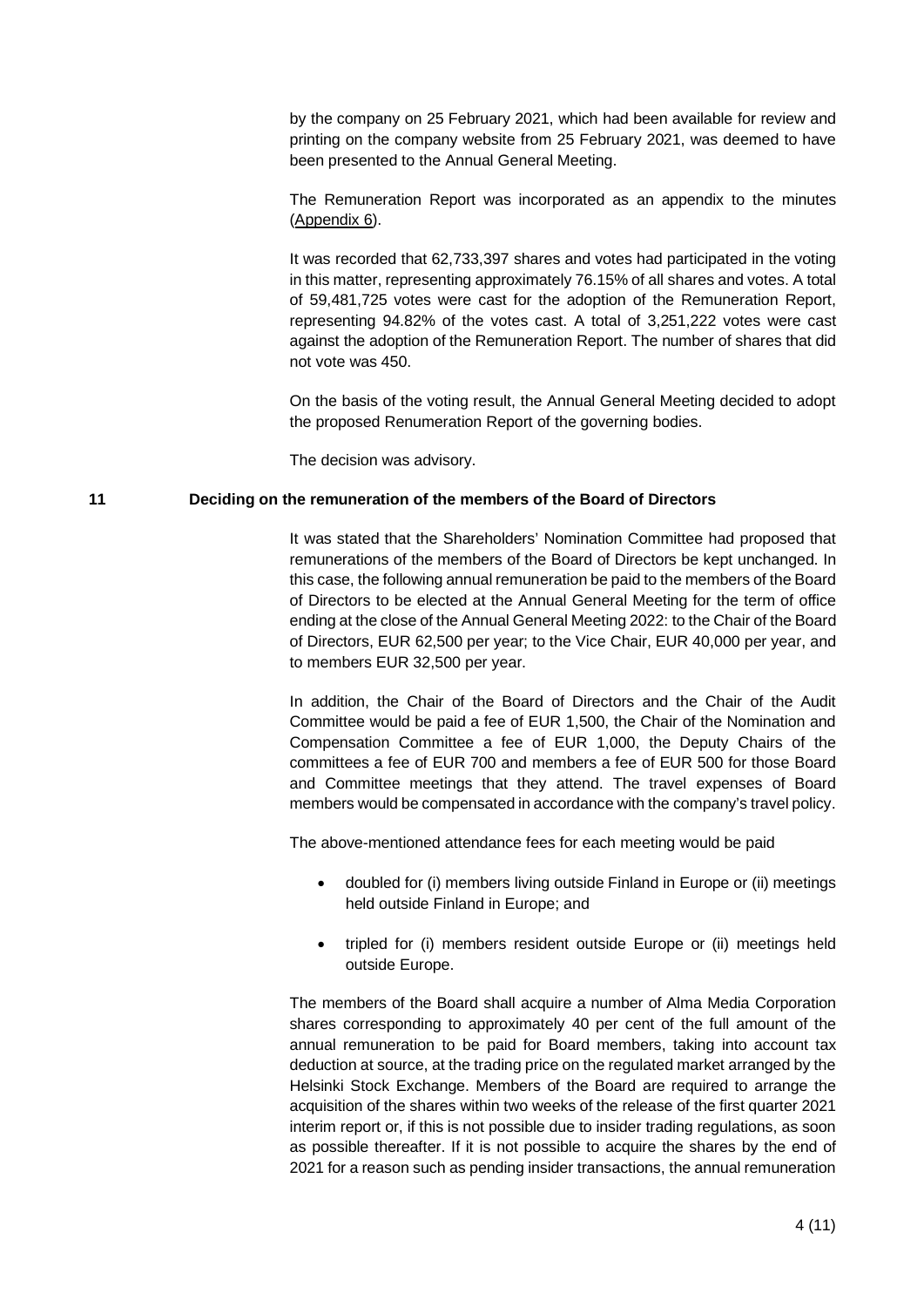shall be paid in cash. Shares acquired in this way cannot be transferred until the recipient's membership on the Board has ended. The company is liable to pay any asset transfer taxes which may arise from the acquisition of shares.

The Shareholders' Nomination Committee's proposal is incorporated as an appendix to the minutes (Appendix 7).

It was recorded that 62,735,397 shares and votes had participated in the voting on this matter, representing approximately 76.15% of all shares and votes. A total of 62,735,397 votes were cast for the Shareholders' Nomination Committee's proposal, representing 100.00% of the votes cast. No votes were cast against the proposal.

On the basis of the voting result, the Annual General Meeting decided to adopt the Shareholders' Nomination Committee's proposal on the remunerations of the members of the Board.

# **12 Resolution on the number of members of the Board of Directors**

It was stated that the Shareholders' Nomination Committee had proposed that the number of Board members be confirmed as six (6).

The Shareholders' Nomination Committee's proposal is incorporated as an appendix to the minutes (Appendix 8).

It was recorded that 62,735,397 shares and votes had participated in the voting on this matter, representing approximately 76.15% of all shares and votes. A total of 62,735,397 votes were cast for the Shareholders' Nomination Committee's proposal, representing 100.00% of the votes cast. No votes were cast against the proposal.

On the basis of the voting result, the Annual General Meeting decided, in accordance with the Shareholders' Nomination Committee's proposal, that the number of Board members is confirmed as six (6).

## **13 Election of the members of the Board of Directors**

It was stated that the Shareholders' Nomination Committee had proposed that the current Board members Peter Immonen, Esa Lager, Alexander Lindholm, Petri Niemisvirta, Jorma Ollila and Catharina Stackelberg-Hammarén be reelected as members for the new term of office extending until the end of the next Annual General Meeting.

It was stated that of the current Board members, Päivi Rekonen had announced that she is no longer available to serve as a member of the Board of Directors.

It was stated that the Shareholders' Nomination Committee had proposed that Jorma Ollila serve as the Chair of the Board of Directors and Petri Niemisvirta serve as the Vice Chair.

It was further stated that all proposed members of the Board of Directors had given their permission for their election.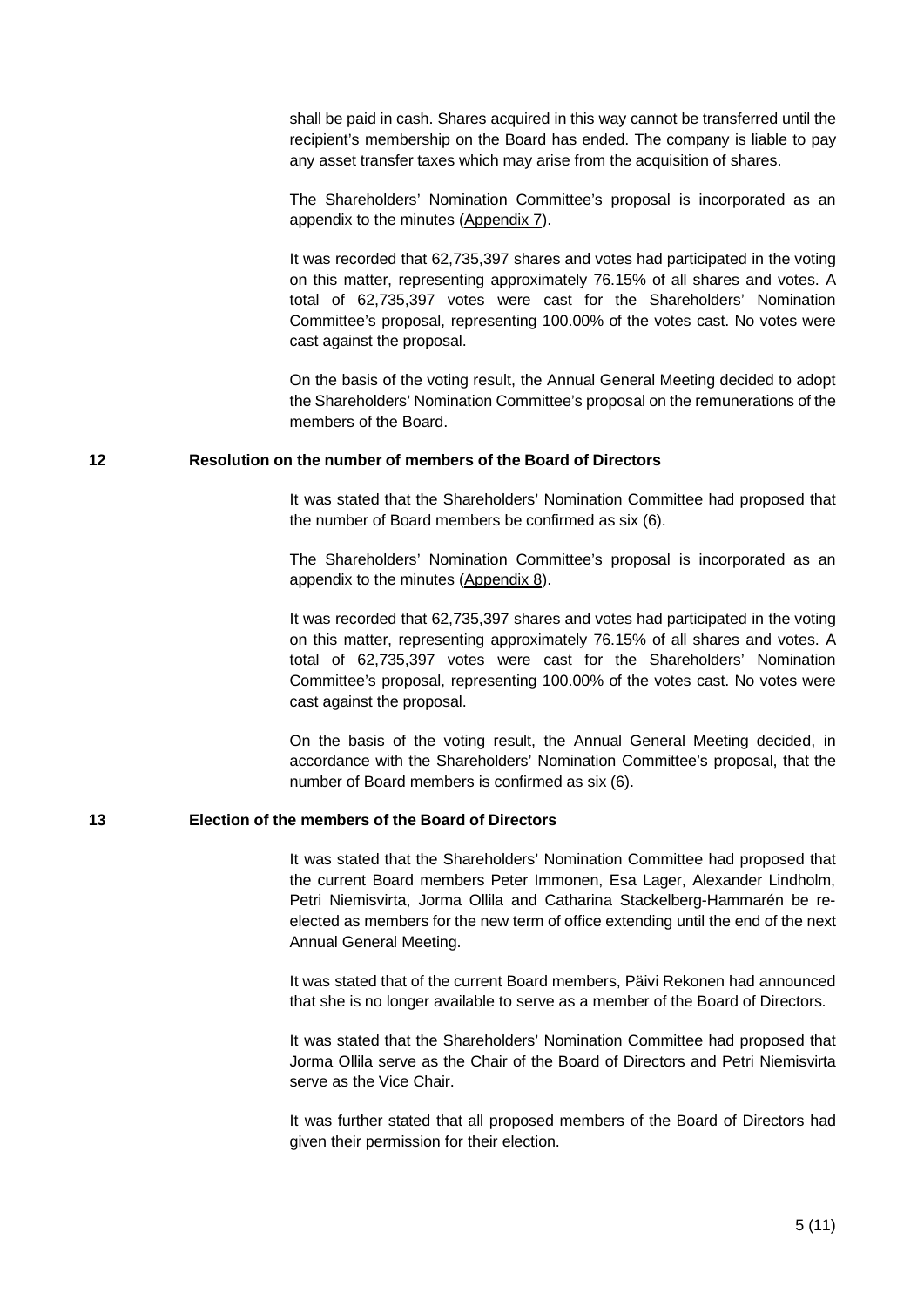The Shareholders' Nomination Committee's proposal is incorporated as an appendix to the minutes (Appendix 9).

It was recorded that 62,735,397 shares and votes had participated in the voting on this matter, representing approximately 76.15% of all shares and votes. A total of 62,421,738 votes were cast for the Shareholders' Nomination Committee's proposal, representing 99.50% of the votes cast. A total of 313,659 were cast against the Shareholders' Nomination Committee's proposal.

On the basis of the voting result, the Annual General Meeting decided that the current members of the Board of Directors Peter Immonen, Esa Lager, Alexander Lindholm, Petri Niemisvirta, Jorma Ollila and Catharina Stackelberg-Hammarén are re-elected as Board members for the term ending at the close of the next Annual General Meeting.

## **14 Resolution on the number of auditors**

It was stated that the Board of Directors had proposed, upon the Audit Committee's recommendation, that the Annual General Meeting elect one (1) auditor for the company for the financial period 2021.

The Board of Directors' proposal was incorporated as an appendix to the minutes (Appendix 10).

It was recorded that 62,735,397 shares and votes had participated in the voting on this matter, representing approximately 76.15% of all shares and votes. A total of 62,735,397 votes were cast for the Board of Directors' proposal, representing 100.00% of the votes cast. No votes were cast against the proposal.

On the basis of the voting result, the Annual General Meeting decided, in accordance with the Board of Directors' proposal, that the number of auditors is one (1).

### **15 Resolution on the remuneration of the auditor**

It was stated that based on the recommendation by the Audit Committee, the Board of Directors had proposed that the auditor's fee be paid according to an invoice approved by the company.

The Board of Directors' proposal was incorporated as an appendix to the minutes (Appendix 11).

It was recorded that 62,735,397 shares and votes had participated in the voting on this matter, representing approximately 76.15% of all shares and votes. A total of 62,652,195 votes were cast for the Board of Directors' proposal, representing 99.87% of the votes cast. A total of 83,202 votes were cast against the Board of Directors' proposal.

On the basis of the voting result, the Annual General Meeting decided that the auditor will be compensated according to an invoice approved by the company, as proposed by the Board of Directors.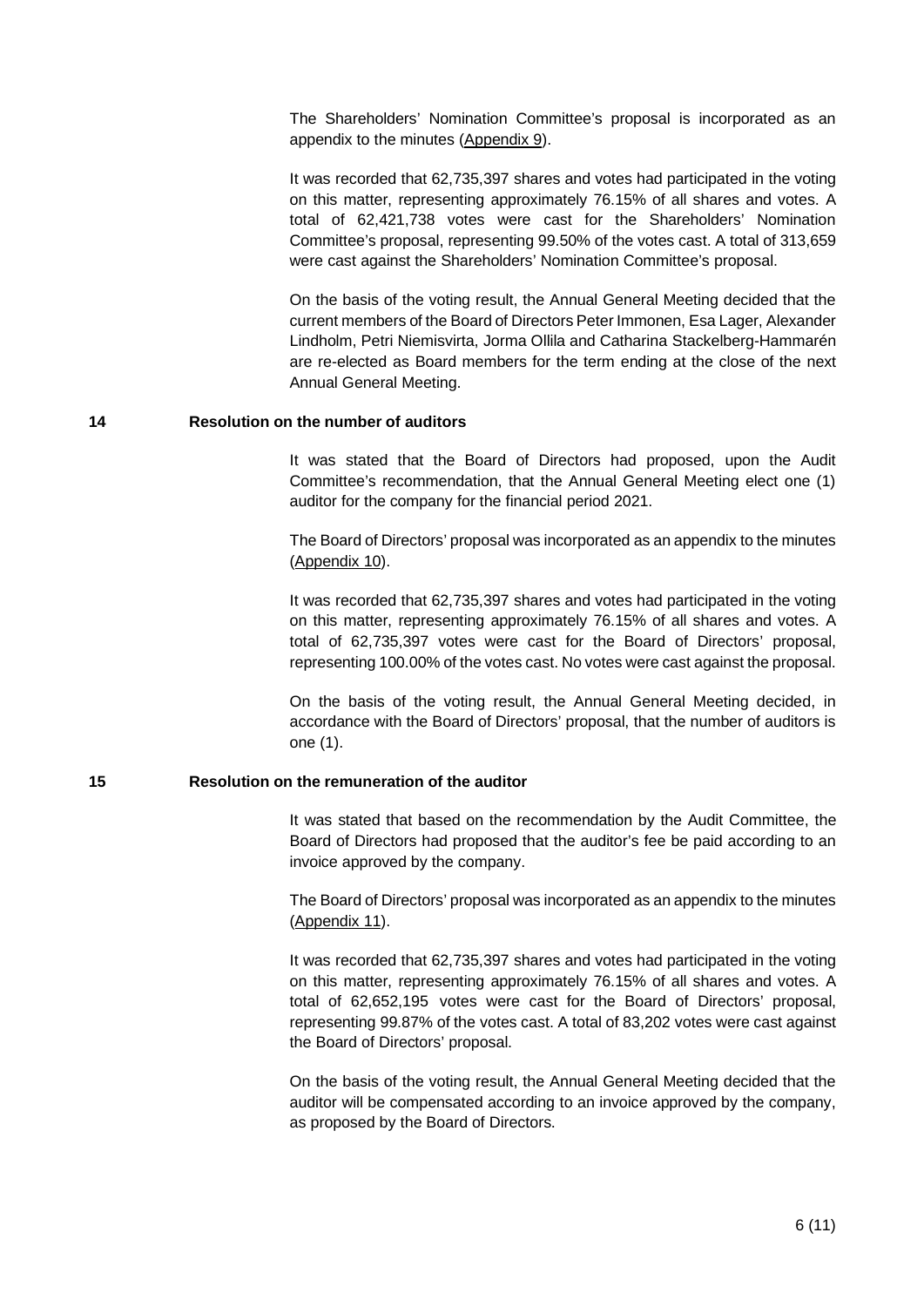# **16 Election of the auditor**

It was stated that the Board of Directors had proposed, based on the Audit Committee's recommendation, that the auditing firm PricewaterhouseCoopers Oy be elected as the company's auditor for the financial period 2021. PricewaterhouseCoopers Oy had confirmed that Niina Vilske, APA, would serve as the principal auditor.

The Board of Directors' proposal was incorporated as an appendix to the minutes (Appendix 12).

It was recorded that 62,735,397 shares and votes had participated in the voting on this matter, representing approximately 76.15% of all shares and votes. A total of 62,652,195 votes were cast for the Board of Directors' proposal, representing 99.87% of the votes cast. A total of 83,202 votes were cast against the Board of Directors' proposal.

On the basis of the voting result, the Annual General Meeting decided to elect the auditing firm PricewaterhouseCoopers Oy as the auditor for the financial period 2021, and Niina Vilske, APA, serving as the principal auditor

## **17 Proposal by the Board of Directors to amend the Articles of Association**

It was stated that the Board of Directors had proposed that the AGM decides to amend Article 8 of the Articles of Association so that the company could publish an invitation to the Annual General Meeting in at least one widely read media or on the company's website or by delivering a registered letter to shareholders.

The Board of Directors' proposal was incorporated as an appendix to the minutes (Appendix 13).

It was recorded that 62,735,397 shares and votes had participated in the voting on this matter, representing approximately 76.15% of all shares and votes. A total of 62,735,352 votes were cast for the Board of Directors' proposal, representing 99.9999% of the votes cast. A total of 45 votes were cast against the Board of Directors' proposal.

On the basis of the voting result, the Annual General Meeting decided to amend the Articles of Association as proposed by the Board of Directors.

#### **18 Authorisation to the Board of Directors to repurchase own shares**

It was stated that the Board of Directors had proposed that the AGM authorise the Board of Directors to decide on the repurchase of a maximum of 824,000 shares in one or more lots.

The proposed maximum authorised quantity represents approximately one (1) per cent of the company's entire share capital. The shares shall be acquired using the company's non-restricted shareholders' equity through trading in a regulated market arranged by Nasdaq Helsinki Ltd and, in accordance with its rules and instructions, for which reason the acquisition is directed, in other words, the shares will be purchased other than in proportion to the shareholders' current holdings. The price paid for the shares shall be based on the price of the company share on the regulated market so that the minimum price of purchased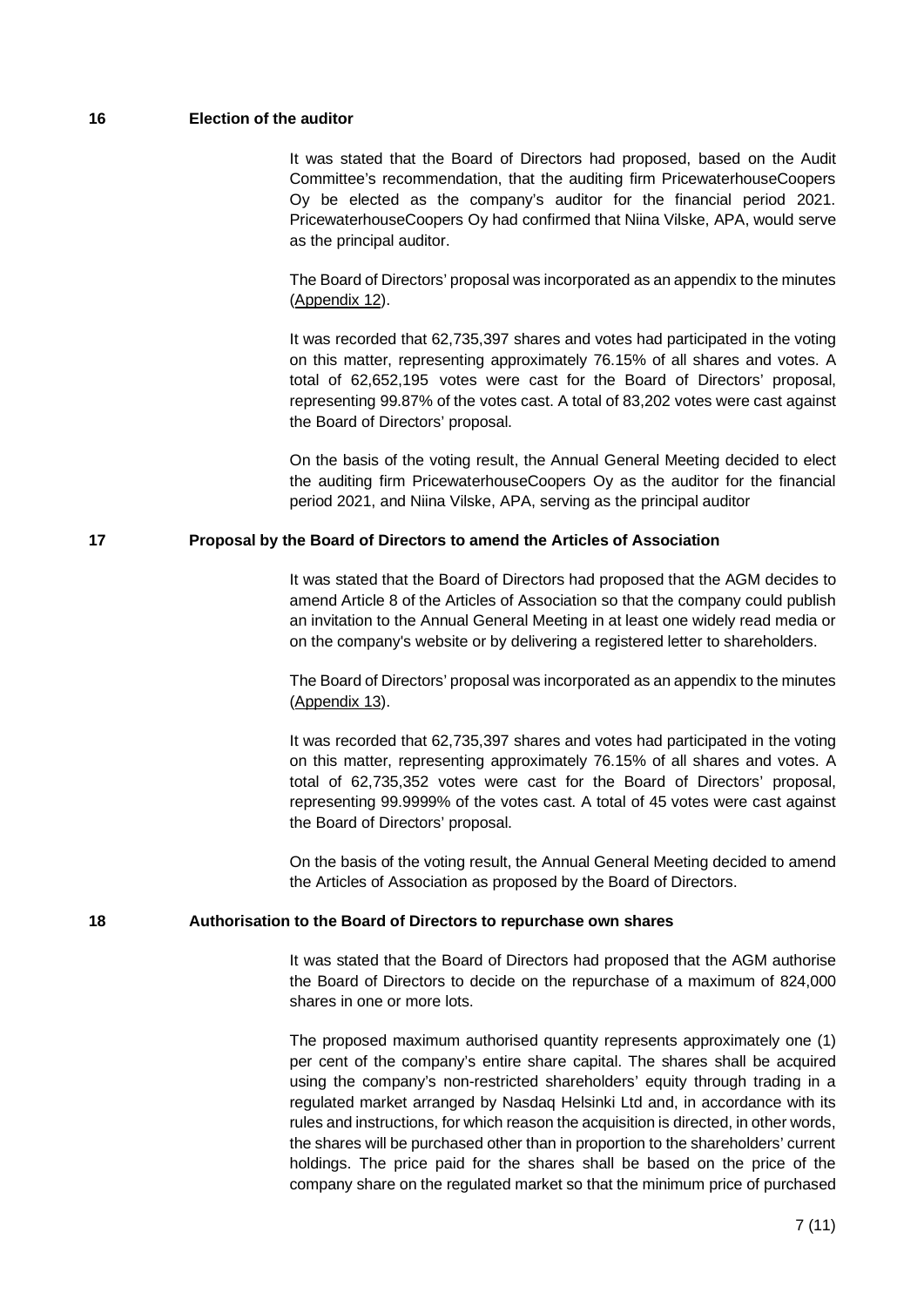shares is the lowest market price of the share quoted on the regulated market during the term of validity of the authorisation and the maximum price, correspondingly, the highest market price quoted on the regulated market during the term of validity of the authorisation. Shares can be purchased for the purpose of improving the company's capital structure, financing or carrying out corporate acquisitions or other arrangements, implementing incentive schemes for the management or key employees or to be otherwise transferred or cancelled. It is proposed that the authorisation be valid until the following AGM; however, until no later than 30 June 2022.

The Board of Directors' proposal was incorporated as an appendix to the minutes (Appendix 14).

It was recorded that 62,733,397 shares and votes had participated in the voting on this matter, representing approximately 76.15% of all shares and votes. A total of 62,733,352 votes were cast for the Board of Directors' proposal, representing 99.9999% of the votes cast. A total of 45 votes were cast against the Board of Directors' proposal.

On the basis of the voting result, the Annual General Meeting decided to authorise the Board of Directors to decide on the acquisition of no more than 824,000 shares, as proposed by the Board of Directors.

## **19 Authorisation to the Board of Directors to decide on the transfer of own shares**

It was stated that the Board of Directors had proposed that the Annual General Meeting authorise the Board of Directors to decide on a share issue by transferring shares in possession of the company. The authorisation would entitle the Board to issue a maximum of 824,000 shares.

The proposed maximum number of shares issuable under the authorisation corresponds to approximately one (1) per cent of the company's entire share capital. The authorisation entitles the Board to decide on a directed share issue, which entails deviating from the pre-emption rights of shareholders. The Board can use the authorisation in one or more lots. The Board of Directors can use the authorisation to implement incentive programmes for the management or key employees of the company. It is proposed that the authorisation remains valid until the following AGM; however, no later than 30 June 2022. This authorisation overrides the share issue authorisation granted at the Annual General Meeting of 29 April 2020.

The Board of Directors' proposal was incorporated as an appendix to the minutes (Appendix 15).

It was recorded that 62,733,397 shares and votes had participated in the voting on this matter, representing approximately 76.15% of all shares and votes. A total of 62,733,352 votes were cast for the Board of Directors' proposal, representing 99.9999% of the votes cast. A total of 45 votes were cast against the Board of Directors' proposal.

On the basis of the voting result, the Annual General Meeting decided to authorise the Board of Directors to decide on the transfer of no more than 824,000 shares, as proposed by the Board of Directors.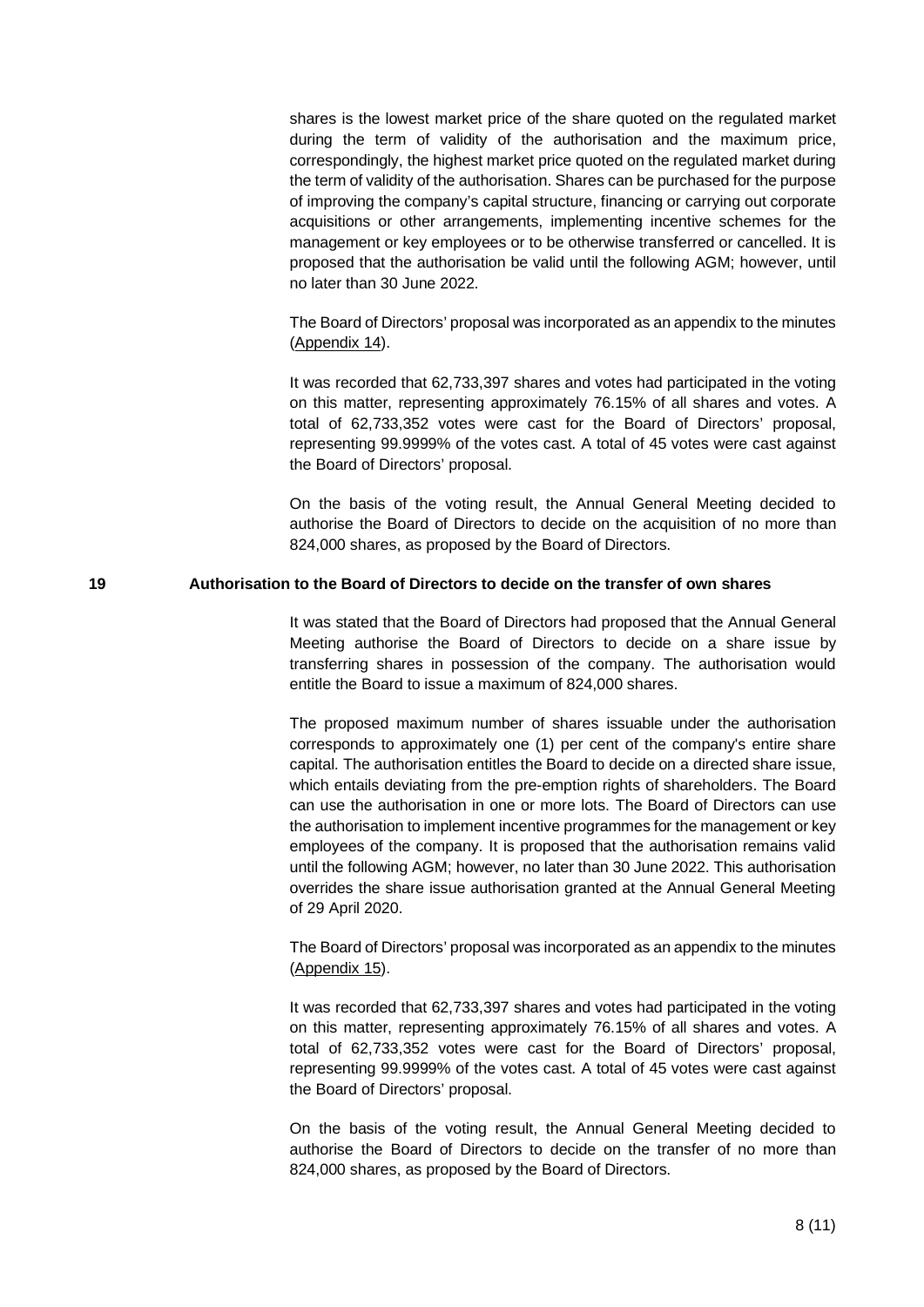### **20 Authorisation to the Board of Directors to decide on a share issue**

It was stated that the Board of Directors had proposed that the Annual General Meeting authorise the Board of Directors to decide on a share issue. The authorisation would entitle the Board to issue a maximum of 16,500,000 shares. The proposed maximum number of shares corresponds to approximately 20 per cent of the company's entire share capital. The share issue can be implemented by issuing new shares or by transferring treasury shares. The authorisation entitles the Board to decide on a directed share issue, which entails deviating from the pre-emption rights of shareholders. The Board can use the authorisation in one or more lots.

The Board can use the authorisation for developing the capital structure of the company, widening the ownership base, financing or executing acquisitions or other arrangements, or for other purposes decided on by the Board. The authorisation cannot, however, be used to implement incentive schemes for the management or key employees of the company.

It is proposed that the authorisation remains valid until the following AGM; however, no later than 30 June 2022. This authorisation will override the corresponding share issue authorisation granted at the Annual General Meeting on 29 April 2020, but not the share issue authorisation decided above in section 19.

The Board of Directors' proposal was incorporated as an appendix to the minutes (Appendix 16).

It was recorded that 62,733,397 shares and votes had participated in the voting on this matter, representing approximately 76.15% of all shares and votes. A total of 60,288,715 votes were cast for the Board of Directors' proposal, representing 96.1031% of the votes cast. A total of 2,444,682 votes were cast against the Board of Directors' proposal.

On the basis of the voting result, the Annual General Meeting decided to authorise the Board of Directors to decide on one or more share issues, as proposed by the Board of Directors.

## **21 Charitable donations**

It was stated that the Board of Directors had proposed that the Annual General Meeting authorise the Board of Directors to decide on donations to a charitable purpose as follows:

The Board of Directors proposes that the Annual General Meeting authorise the Board to decide on donations amounting to no more than a total of EUR 50,000 to universities in 2021–2022, with the more detailed conditions of the donations to be decided by the Board of Directors.

The Board of Directors' proposal was incorporated as an appendix to the minutes (Appendix 17).

It was recorded that 62,735,397 shares and votes had participated in the voting on this matter, representing approximately 76.15% of all shares and votes. A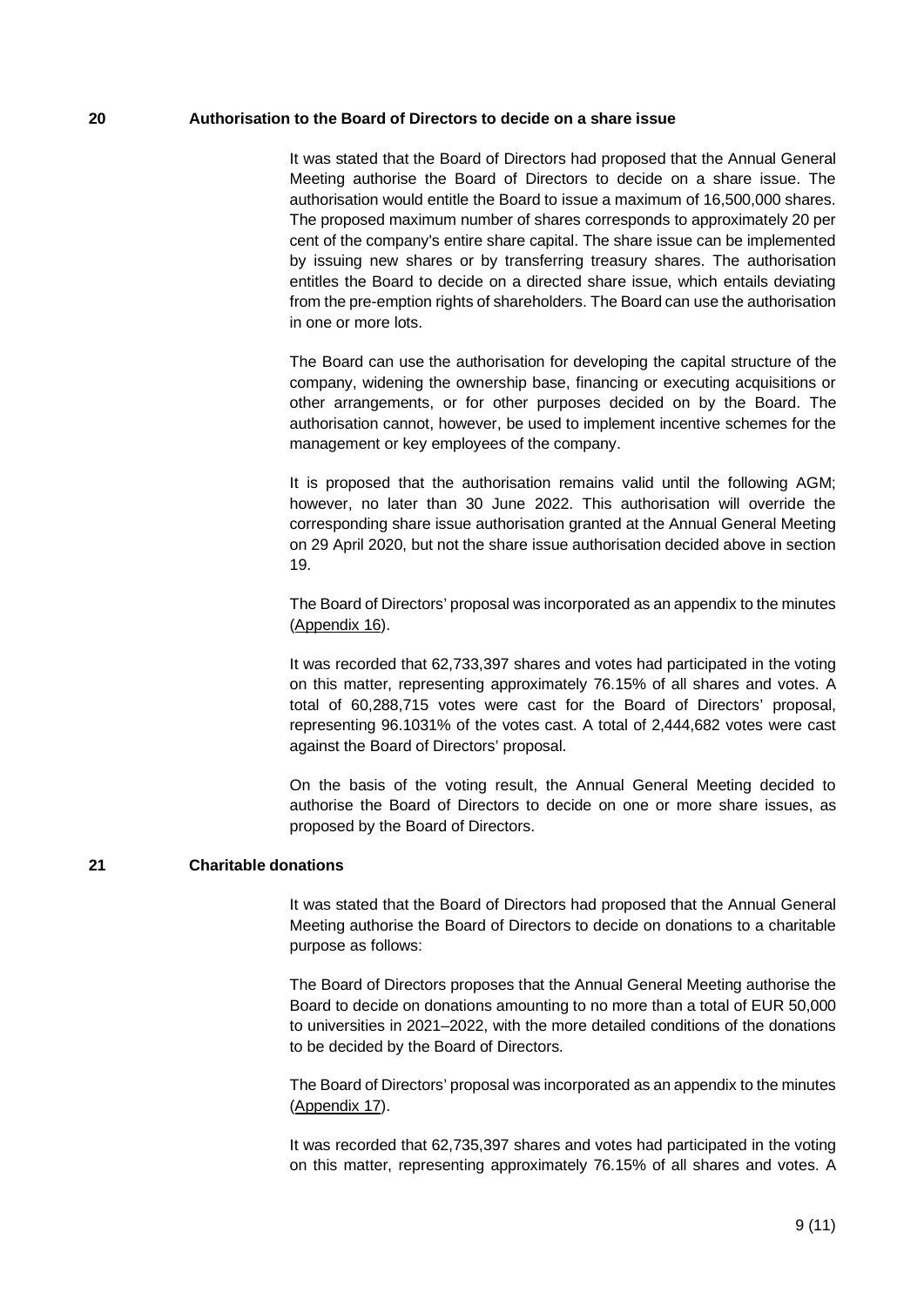total of 62,735,352 votes were cast for the Board of Directors' proposal, representing 99.9999% of the votes cast. A total of 45 votes were cast against the Board of Directors' proposal.

On the basis of the voting result, the Annual General Meeting decided to authorise the Board to decide on donations to universities amounting to no more than a total of EUR 50,000.

# **22 Closing of the meeting**

The Chairman stated that all matters on the notice on the Annual General Meeting had been duly addressed.

It was stated that the minutes of the meeting would be available to the shareholders on the company's website no later than two weeks from the meeting, on 7 April 2021.

The Chairman declared the meeting closed.